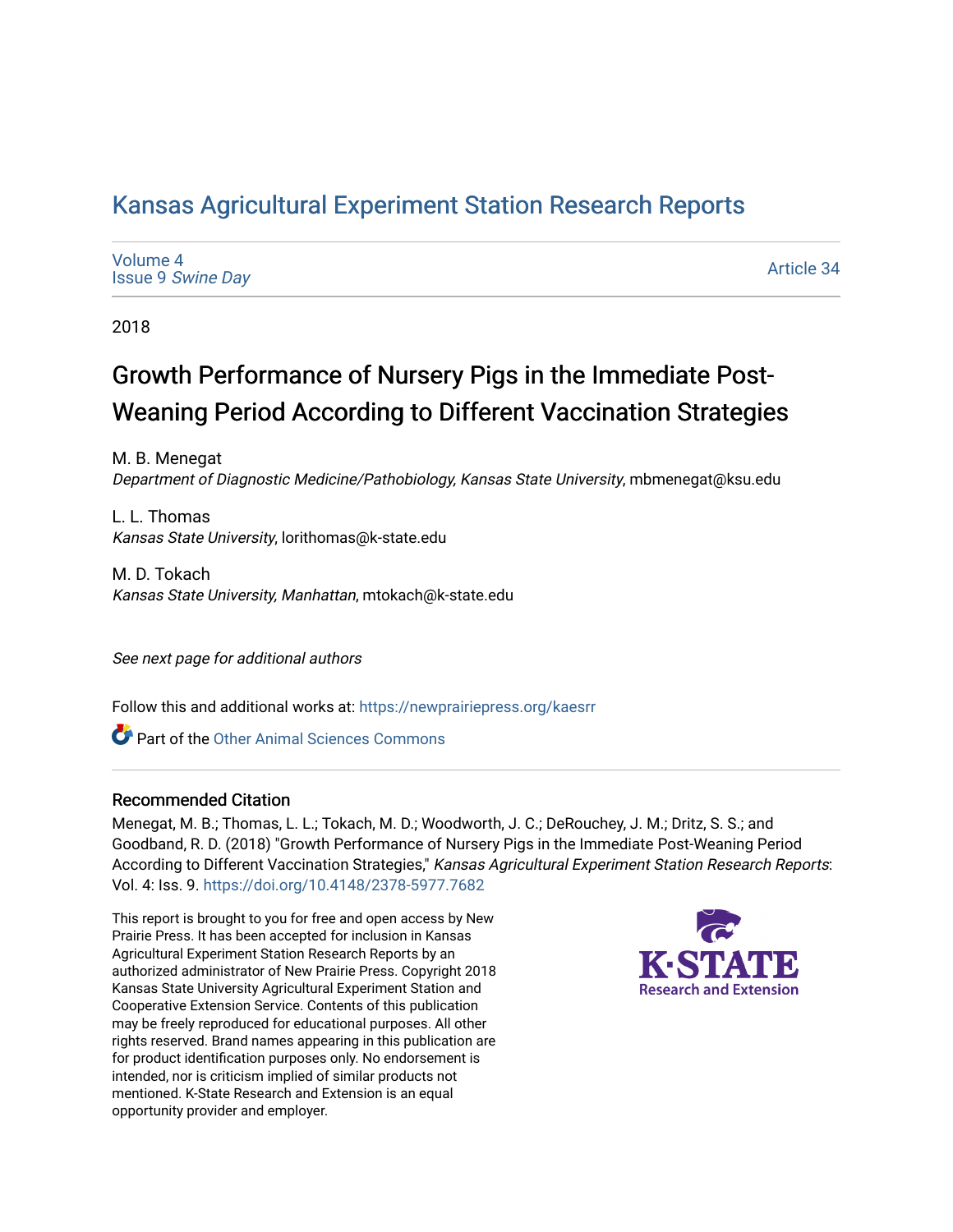## Growth Performance of Nursery Pigs in the Immediate Post-Weaning Period According to Different Vaccination Strategies

#### **Abstract**

The objective of this study was to evaluate the growth performance of nursery pigs immediately after weaning based on different vaccination strategies. A total of 300 weaned pigs (DNA 241 × 600, DNA Genetics, Columbus, NE) with an initial body weight (BW) of 14.0 lb and approximately 21 d of age were used in this trial. Pigs were allotted to pens in a completely randomized design with 5 pigs per pen and a total of 60 pens. All pigs received one dose of a commercial combination vaccine for Porcine Circovirus Type 2 and Mycoplasma hyopneumoniae at approximately d 7 of age. At weaning, 30 of the 60 pens of pigs were randomly selected to receive the second dose of the vaccine. Pigs were fed common diets based on corn and soybean meal. Pigs were weighed and feed disappearance was recorded on d 0, 2, 4, 6, and 8 to determine average daily gain (ADG), average daily feed intake (ADFI), and feed-to-gain ratio (F/ G). The results of this study demonstrate no evidence ( $P > 0.05$ ) of difference for the effect of vaccination or interaction between vaccination and day on growth performance after weaning. However, there was evidence (P < 0.0001) for an effect of day on BW, ADG, ADFI, and F/G. In the first 2 d after weaning, pigs consumed nearly no feed and, consequently, lost weight  $(P < 0.0001)$ . In the following days, pigs gradually increased feed intake and gained weight from d 2 to 4 ( $P < 0.0001$ ), but lost weight from d 4 to 6 ( $P <$ 0.0001). A significant increase ( $P < 0.0001$ ) in feed intake and weight gain was observed from d 6 to 8 after weaning, resulting in an increase in BW. In conclusion, weanling pigs have a slow start on feed and low growth performance during the first week after weaning, but rapidly increase feed intake and weight gain toward the end during the end of the first week of nursery. Vaccination at the moment of weaning was not an aggravating factor to post-weaning growth performance in this study.

#### Keywords

growth, post-weaning, vaccination, weanling pig

#### Creative Commons License



This work is licensed under a [Creative Commons Attribution 4.0 License](https://creativecommons.org/licenses/by/4.0/).

#### Authors

M. B. Menegat, L. L. Thomas, M. D. Tokach, J. C. Woodworth, J. M. DeRouchey, S. S. Dritz, and R. D. Goodband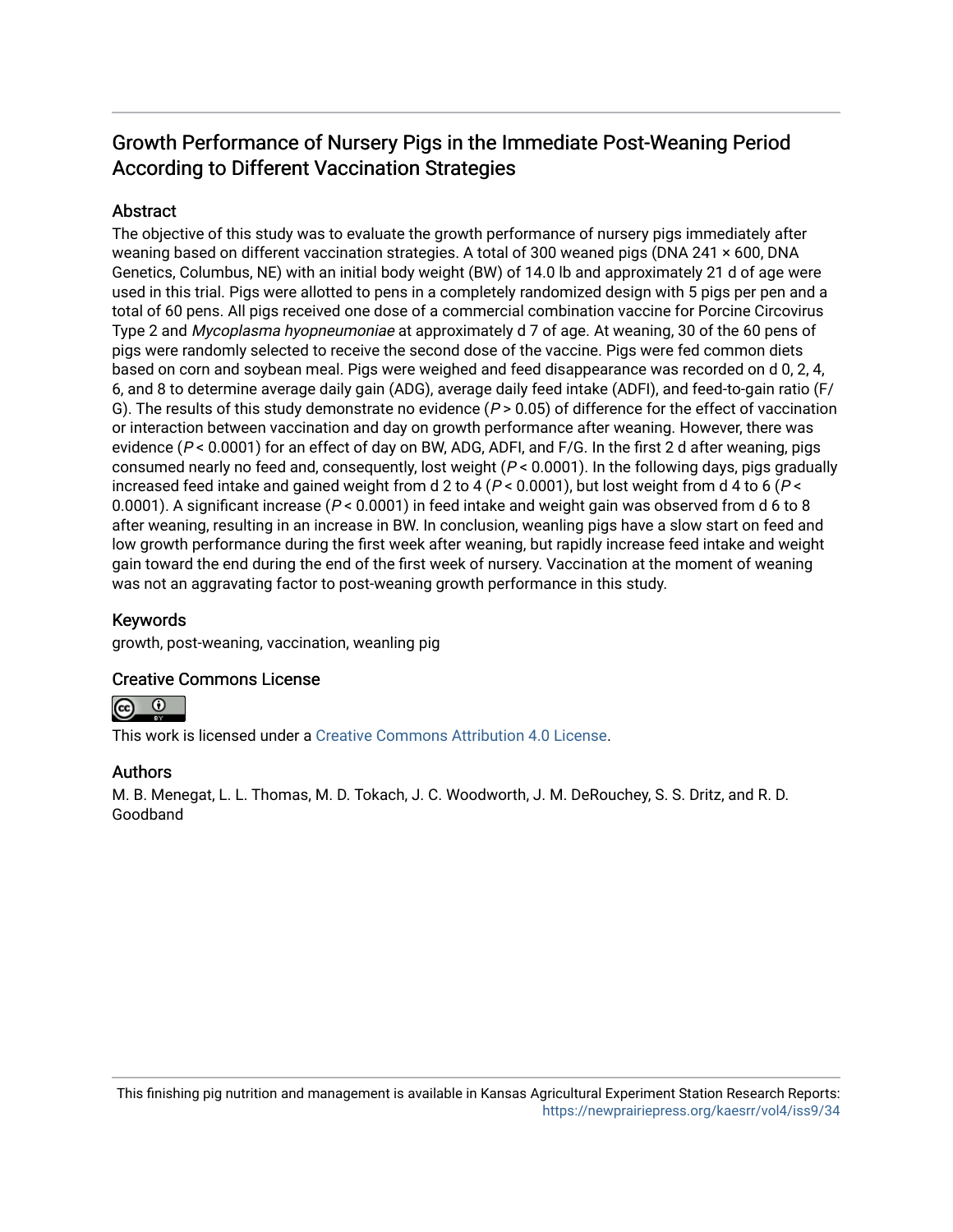

Swine Day 2018



# Growth Performance of Nursery Pigs in the Immediate Post-Weaning Period According to Different Vaccination Strategies

*M.B. Menegat,1 L.L. Thomas, M.D. Tokach, J.C. Woodworth, J.M. DeRouchey, S.S. Dritz,1 and R.D. Goodband*

### Summary

The objective of this study was to evaluate the growth performance of nursery pigs immediately after weaning based on different vaccination strategies. A total of 300 weaned pigs (DNA 241  $\times$  600, DNA Genetics, Columbus, NE) with an initial body weight (BW) of 14.0 lb and approximately 21 d of age were used in this trial. Pigs were allotted to pens in a completely randomized design with 5 pigs per pen and a total of 60 pens. All pigs received one dose of a commercial combination vaccine for Porcine Circovirus Type 2 and *Mycoplasma hyopneumoniae* at approximately d 7 of age. At weaning, 30 of the 60 pens of pigs were randomly selected to receive the second dose of the vaccine. Pigs were fed common diets based on corn and soybean meal. Pigs were weighed and feed disappearance was recorded on d 0, 2, 4, 6, and 8 to determine average daily gain (ADG), average daily feed intake (ADFI), and feed-to-gain ratio (F/G). The results of this study demonstrate no evidence  $(P > 0.05)$  of difference for the effect of vaccination or interaction between vaccination and day on growth performance after weaning. However, there was evidence  $(P < 0.0001)$  for an effect of day on BW, ADG, ADFI, and F/G. In the first 2 d after weaning, pigs consumed nearly no feed and, consequently, lost weight (*P* < 0.0001). In the following days, pigs gradually increased feed intake and gained weight from d 2 to  $4 (P < 0.0001)$ , but lost weight from d  $4$  to 6 ( $P < 0.0001$ ). A significant increase (*P* < 0.0001) in feed intake and weight gain was observed from d 6 to 8 after weaning, resulting in an increase in BW. In conclusion, weanling pigs have a slow start on feed and low growth performance during the first week after weaning, but rapidly increase feed intake and weight gain toward the end during the end of the first week of nursery. Vaccination at the moment of weaning was not an aggravating factor to post-weaning growth performance in this study.

## Introduction

Weaning imposes abrupt and simultaneous stressors on pigs, including social, environmental, physiological, and nutritional factors. Moreover, management factors contrib-

<sup>1</sup> Department of Diagnostic Medicine/Pathobiology, College of Veterinary Medicine, Kansas State University.

Kansas State University Agricultural Experiment Station and Cooperative Extension Service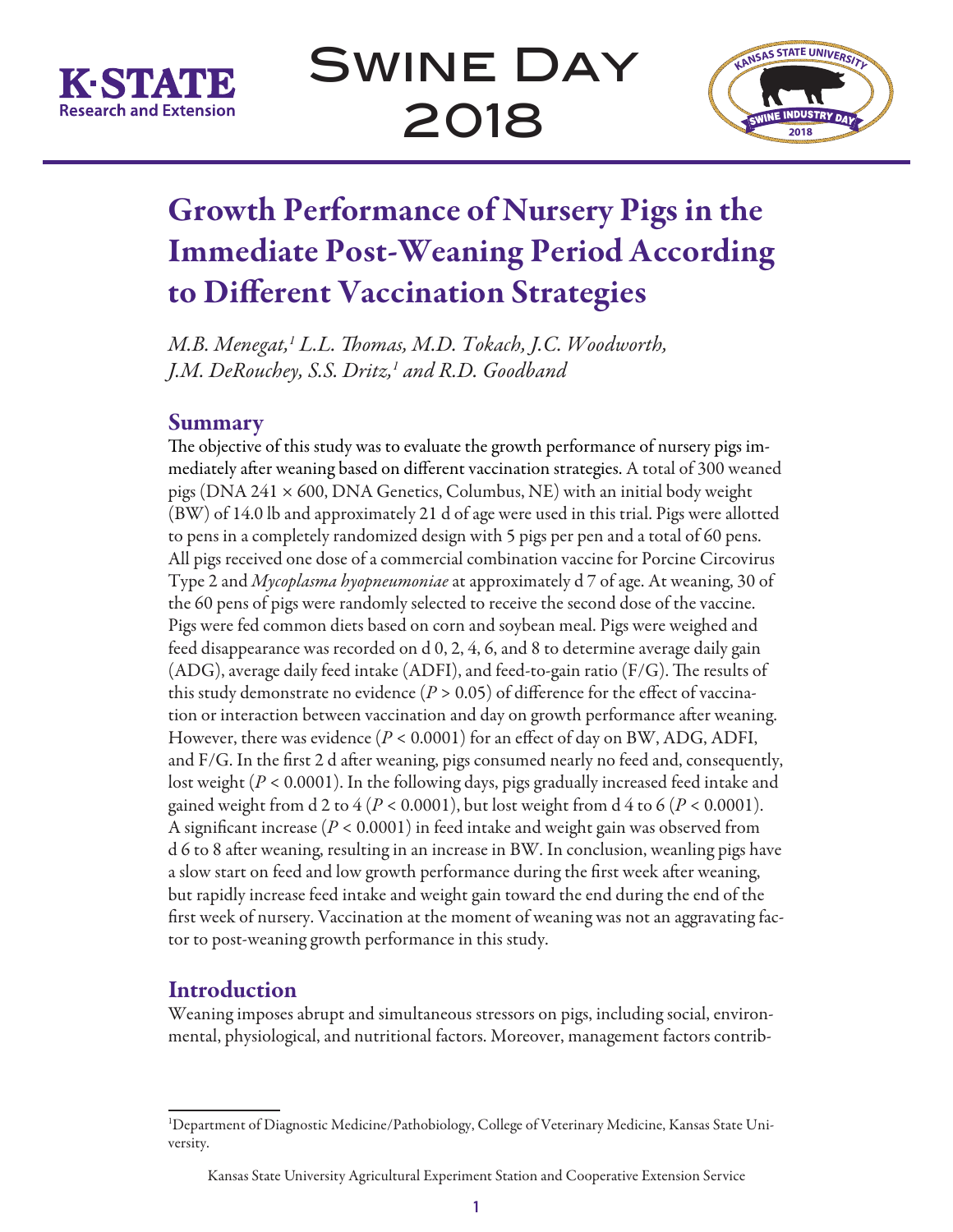#### Swine Day 2018

ute to an impact on post-weaning performance, in particular vaccination protocols.2 As a result, the early weaning period is typically associated with low feed consumption, poor growth performance, an increase in the incidence of diarrhea, and intestinal villous atrophy.3 This post-weaning 'growth check' is considered a major limitation to production efficiency. Therefore, it is important to characterize the growth performance of newly-weaned pigs to further develop strategies to minimize the negative impact of weaning. The objective of this study was to evaluate growth performance of weaned pigs, with or without vaccination at weaning, in the immediate post-weaning period.

#### Procedures

The Kansas State University Institutional Care and Use Committee approved the protocol used in this experiment. The experiment was conducted at the Kansas State Swine Teaching and Research Center in Manhattan, KS. Nursery pigs were housed in 4- × 4-ft pens with a 4-hole dry self-feeder and one nipple waterer to provide *ad libitum* access to feed and water. Diets were manufactured at the Kansas State University O.H. Kruse Feed Technology Innovation Center in Manhattan, KS.

A total of 300 weaned pigs (DNA 241  $\times$  600, DNA Genetics, Columbus, NE) with an initial BW of 14.0 lb were used in a 20-d nursery trial. Pigs were weaned at approximately 21 d of age and allotted to pens in a completely randomized design based on BW at weaning. There were 5 pigs per pen and a total of 60 pens.

All pigs received one dose of a commercially available combination vaccine for Porcine Circovirus Type 2 and *Mycoplasma hyopneumoniae* (Circumvent G2, Merck Animal Health, Summit, NJ) at approximately 7 d of age. To determine whether the second dose of the vaccine affected growth performance after weaning, 30 of the 60 pens of pigs were randomly selected to receive the second dose of the vaccine on the day of weaning.

Pigs were fed common diets based on corn and soybean meal in two dietary phases: Phase 1 was fed from d 0 to 8 in pellet form; and Phase 2 was fed from d 8 to 20 in meal form (Table 1). Pigs were weighed and feed disappearance was recorded at the same time on d 0, 2, 4, 6, and 8 to determine ADG, ADFI, and F/G during Phase 1. Pigs were also weighed on d 20 to determine BW at the end of Phase 2.

Data were analyzed using a linear mixed model testing for fixed effects of day, vaccination, and interactions. Day was analyzed as repeated measures within pen. Statistical models were fitted using the GLIMMIX procedure of SAS version 9.4 (SAS Institute Inc., Cary, NC). Pen was the experimental unit for all analysis. Results were considered significant at  $P \leq 0.05$ .

<sup>2</sup> Kane, E. M., Potter, M. L., Bergstrom, J. R., Tokach, M. D., DeRouchey, J. M., Goodband, R. D., Nelssen, J. L., Dritz, S. S. 2008. Effects of porcine circovirus type 2 and *Mycoplasma hyopneumoniae* vaccination timing and starter diet source on growth performance of nursery pigs. Kansas Agricultural Experiment Station Research Reports. Swine Day 2008. SRP1001. 10:1-20. http://newprairiepress.org/kaesrr/ vol0/iss10/1172/

<sup>3</sup> Campbell, J. M., Crenshaw, J. D., Polo, J. 2013. The biological stress of early weaned piglets. J. Anim. Sci. Biotechnol. 4:19.

Kansas State University Agricultural Experiment Station and Cooperative Extension Service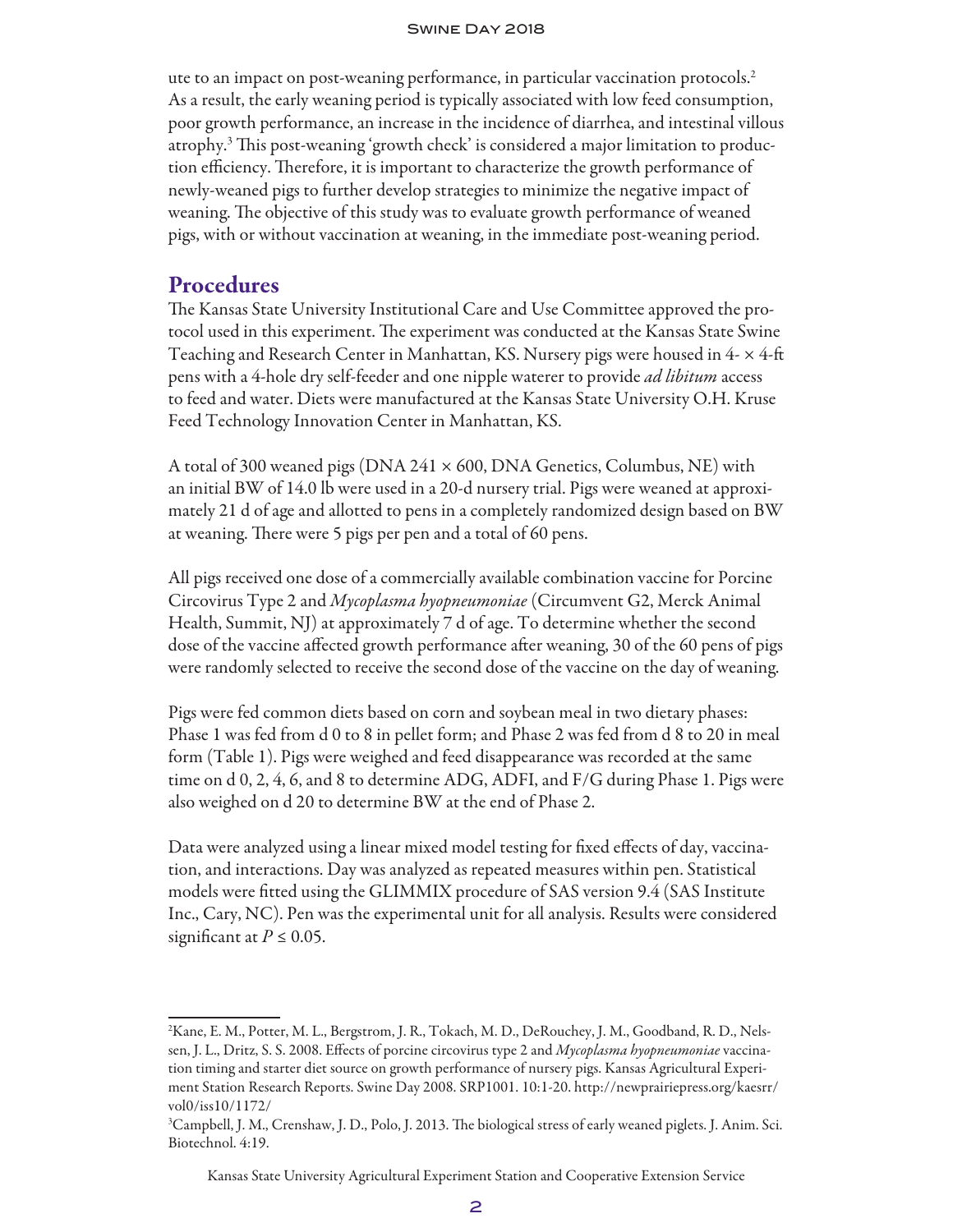#### Results and Discussion

There was no evidence  $(P > 0.05)$  of difference for the effect of vaccination at weaning or interaction between vaccination at weaning and day on growth performance after weaning (Table 2). However, there was an effect  $(P < 0.0001)$  of day on BW, ADG, ADFI, and F/G during the period after weaning (Table 3, Figure 1). In the first 2 d after weaning, pigs consumed nearly no feed and, consequently, lost weight (*P* < 0.0001). In the following days, pigs gradually increased feed intake and gained weight from d 2 to  $4 (P < 0.0001)$ , but then lost weight from d  $4$  to 6 ( $P < 0.0001$ ). A pronounced increase  $(P < 0.0001)$  in feed intake and weight gain was observed from d 6 to 8 after weaning, resulting in an increase in BW. In Phase 2, there was no evidence for difference  $(P > 0.05)$  in growth performance according to vaccination strategy at weaning, with mean ADG of 0.56 lb from d 8 to 20 and mean BW of 21.1 lb on d 20.

The early period following weaning is clearly a period of challenge for weaned pigs. The effects of vaccination at the moment of weaning would be considered as an aggravating factor in the post-weaning, but in this study the vaccine utilized exerted no detrimental effect on growth performance. Both vaccinated and non-vaccinated pigs increased their weaning weight by only 0.3 lb during an 8-d period into the nursery. As demonstrated in this study, pigs consumed nearly no feed during the first week after weaning and, consequently, lost 0.5 lb of BW in this period. Interestingly, toward the end of the first week of being in the nursery, pigs rapidly increased feed intake and weight gain. Moreover, pigs seemed to have adapted to the nursery diet and environment and presented adequate growth by d 20 after weaning.

As reviewed by Dong and Pluske,<sup>4</sup> the factors affecting feed intake after weaning are many, including nutritional factors. Dietary approaches to improve feed consumption or minimize anorexia in the early period after weaning include using good quality ingredients, supplying the nutrient requirements, providing highly digestible diets, and improving palatability.<sup>3</sup> Finding means to enhance feed intake in the newly-weaned pig is of utmost importance to improve growth performance, reduce post-weaning diarrhea, and prevent intestinal villous atrophy.

In conclusion, weanling pigs have a slow start on feed and low growth performance during the first week after weaning, but rapidly increase feed intake and weight gain towards the end of the first week in the nursery. Vaccination at the moment of weaning was not an aggravating factor to post-weaning growth performance in this study.

<sup>4</sup> Dong G. Z., Pluske, J. R. 2007. The low feed intake in newly-weaned pigs: problems and possible solutions. Asian-Aust. J. Anim. Sci. 20(3):440-452.

Kansas State University Agricultural Experiment Station and Cooperative Extension Service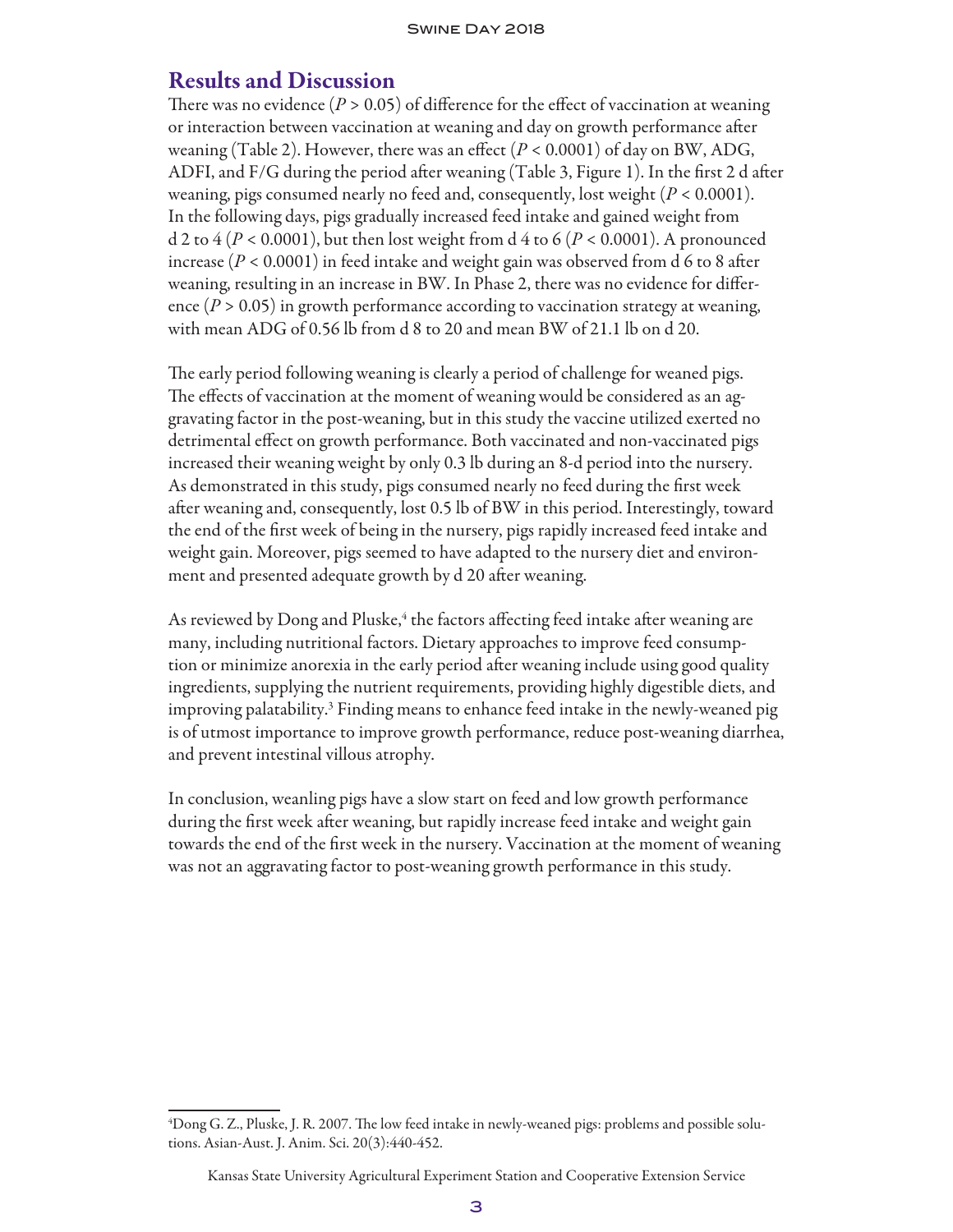| Item                            | Phase 1 | Phase 2   |
|---------------------------------|---------|-----------|
| Ingredient, %                   |         |           |
| Corn                            | 38.95   | 51.76     |
| Soybean meal, 47% crude protein | 17.65   | 29.55     |
| Whey powder                     | 25.00   | 10.00     |
| DDGS <sup>2</sup>               | 5.00    | ---       |
| Fish meal                       | 4.50    |           |
| HP 300 <sup>3</sup>             | 2.50    | 5.00      |
| Choice white grease             | 3.00    | ---       |
| Calcium carbonate               | 0.50    | 1.05      |
| Monocalcium phosphate, 21% P    | 0.40    | 1.05      |
| Sodium chloride                 | 0.30    | 0.30      |
| L-Lysine-HCl                    | 0.48    | 0.30      |
| DL-Methionine                   | 0.24    | 0.18      |
| L-Threonine                     | 0.18    | 0.15      |
| L-Tryptophan                    | 0.05    |           |
| L-Valine                        | 0.10    | ---       |
| Vitamin premix                  | 0.25    | 0.25      |
| Trace mineral premix            | 0.15    | 0.15      |
| Vitamin E, 20,000 IU            | 0.05    |           |
| Vitamin AD 10:1                 | 0.01    |           |
| Choline chloride 60%            | 0.04    | ---       |
| Phytase <sup>4</sup>            | 0.03    | 0.02      |
| Zinc oxide                      | 0.39    | 0.25      |
| Sodium metabisulfate            | 0.25    | $---$     |
| Total                           | 100.0   | 100.0     |
|                                 |         | continued |

Table 1. Composition of diets (as-fed basis)1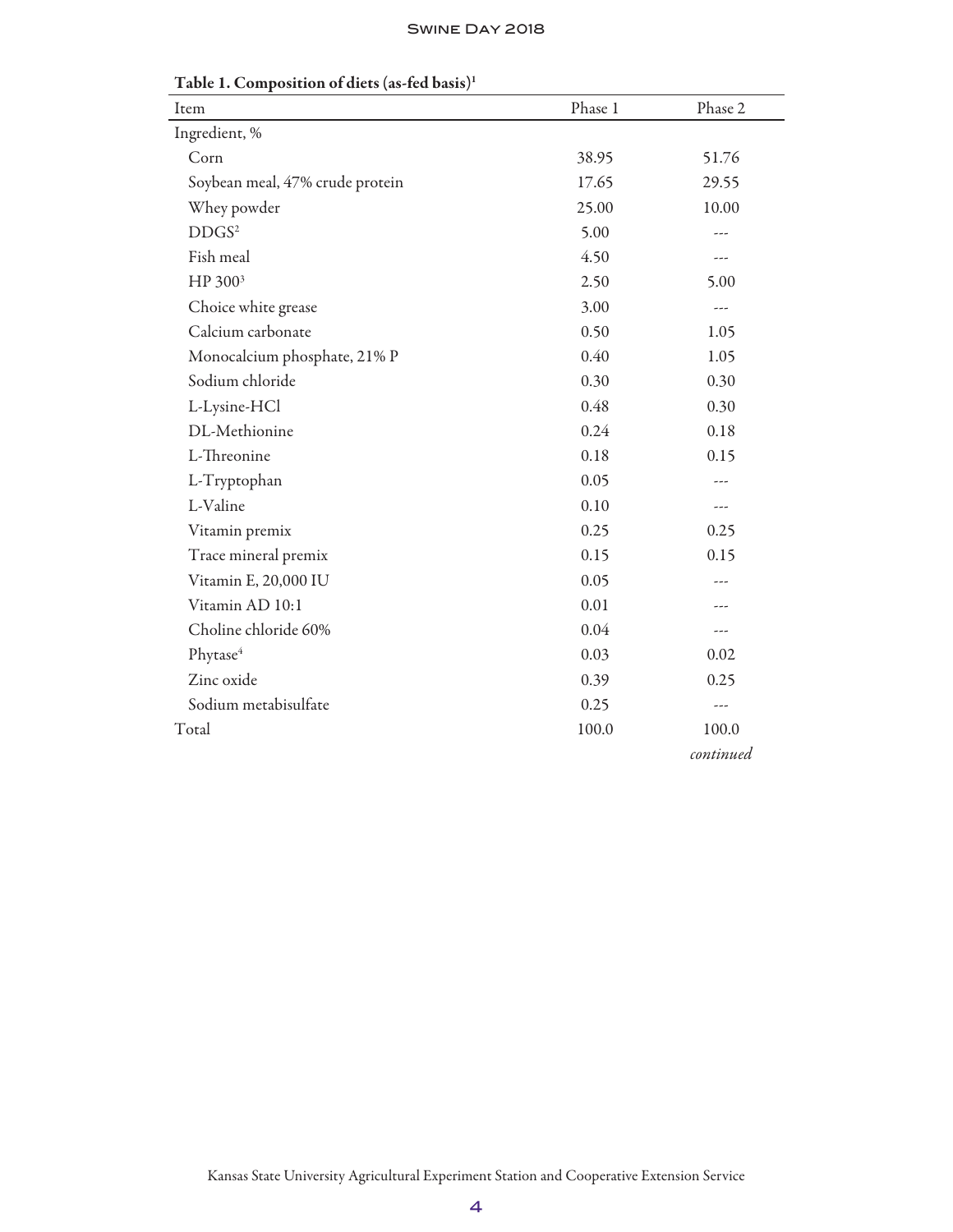| Item                                               | Phase 1 | Phase 2 |
|----------------------------------------------------|---------|---------|
| Calculated analysis                                |         |         |
| Standardized ileal digestible (SID) amino acids, % |         |         |
| Lysine                                             | 1.39    | 1.35    |
| Isoleucine:lysine                                  | 56      | 63      |
| Leucine:lysine                                     | 109     | 124     |
| Methionine:lysine                                  | 37      | 35      |
| Methionine and cystine:lysine                      | 57      | 59      |
| Threonine:lysine                                   | 65      | 66      |
| Tryptophan:lysine                                  | 18.5    | 19.1    |
| Valine:lysine                                      | 69      | 68      |
| Total lysine, %                                    | 1.55    | 1.49    |
| ME, kcal/lb                                        | 1,513   | 1,490   |
| NE, kcal/lb                                        | 1,089   | 1,029   |
| SID Lysine:NE, g/Mcal                              | 5.78    | 4.11    |
| Crude protein, %                                   | 19.5    | 22.8    |
| Calcium, %                                         | 0.88    | 0.78    |
| STTD $P,5\%$                                       | 0.47    | 0.48    |

Table 1. Composition of diets (as-fed basis)1

1 Diets were fed in two dietary phases: Phase 1 from d 0 to 8 in pellet form; and Phase 2 from d 8 to 20 in meal form.

2 DDGS = distillers dried grains with solubles.

3 Hamlet Protein, Inc., Findlay, OH.

4 In Phase 1, Quantum Blue 5G (AB Vista North America, Plantation, FL) provided 226.8 phytase units (FTU)/ lb. In Phase 2, HiPhos 2700 (DSM Nutritional Products, Inc., Parsippany, NJ) provided 184.3 FTU/lb. 5 Standardized total tract digestible phosphorus.